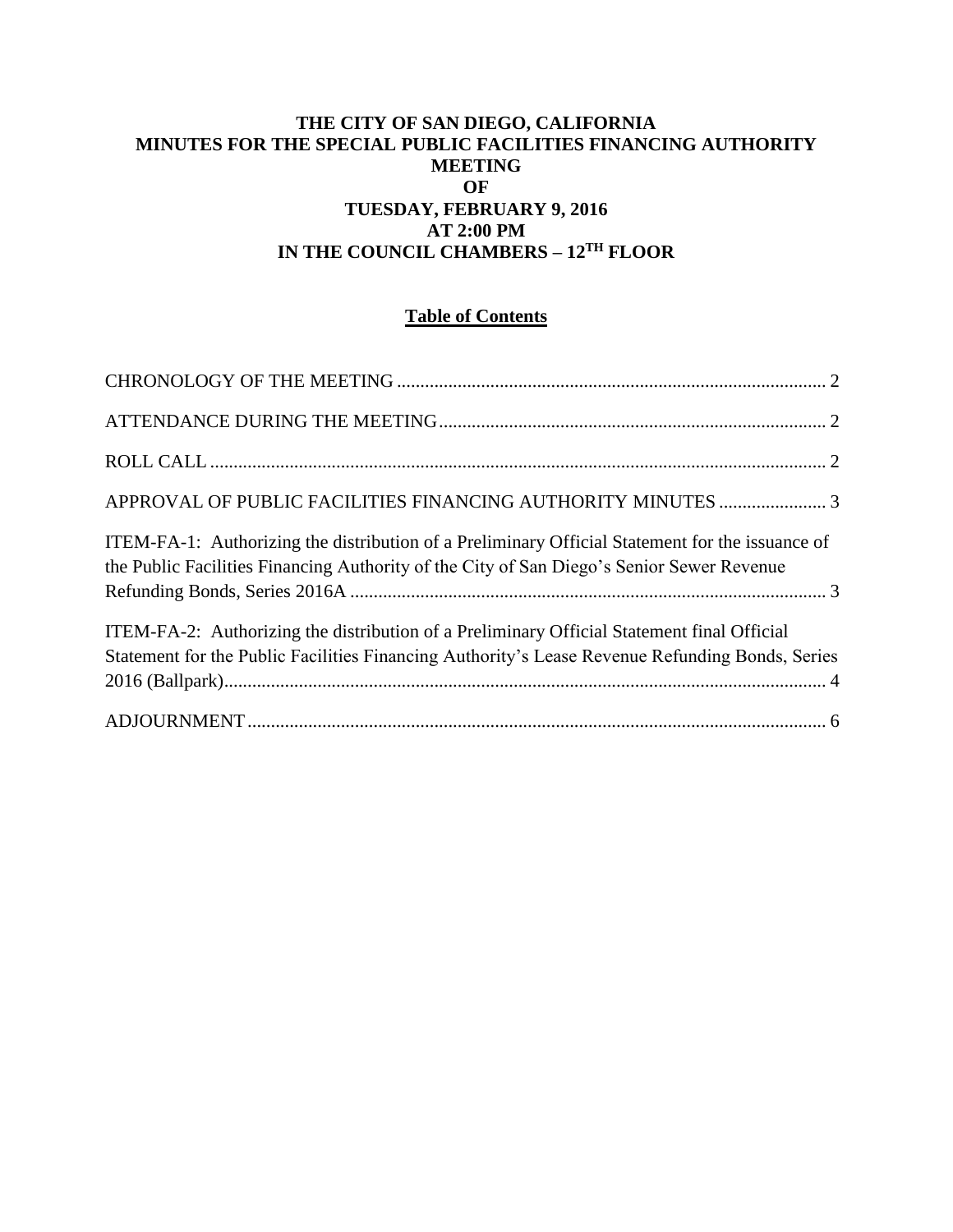## <span id="page-1-0"></span>CHRONOLOGY OF THE MEETING:

The meeting was called to order by Council President Lightner at 2:07 p.m. The meeting was adjourned by Council President Lightner at 2:23 p.m.

# <span id="page-1-1"></span>ATTENDANCE DURING THE MEETING:

PRESENT: CD-1 Council President Sherri Lightner CD-2 Councilmember Lorie Zapf CD-3 Councilmember Todd Gloria CD-4 Councilmember Myrtle Cole CD-5 Councilmember Mark Kersey CD-6 Councilmember Chris Cate CD-7 Councilmember Scott Sherman CD-8 Councilmember David Alvarez CD-9 Council President Pro Tem Marti Emerald

ABSENT: None

CITY CLERK: Maland (gs).

# <span id="page-1-2"></span>ROLL CALL:

- (1) Council President Lightner-present
- (2) Councilmember Zapf-present
- (3) Councilmember Gloria-present
- (4) Councilmember Cole-present
- (5) Councilmember Kersey-present
- (6) Councilmember Cate-present
- (7) Councilmember Sherman-present
- (8) Councilmember Alvarez-present
- (9) Council President Pro Tem Emerald-present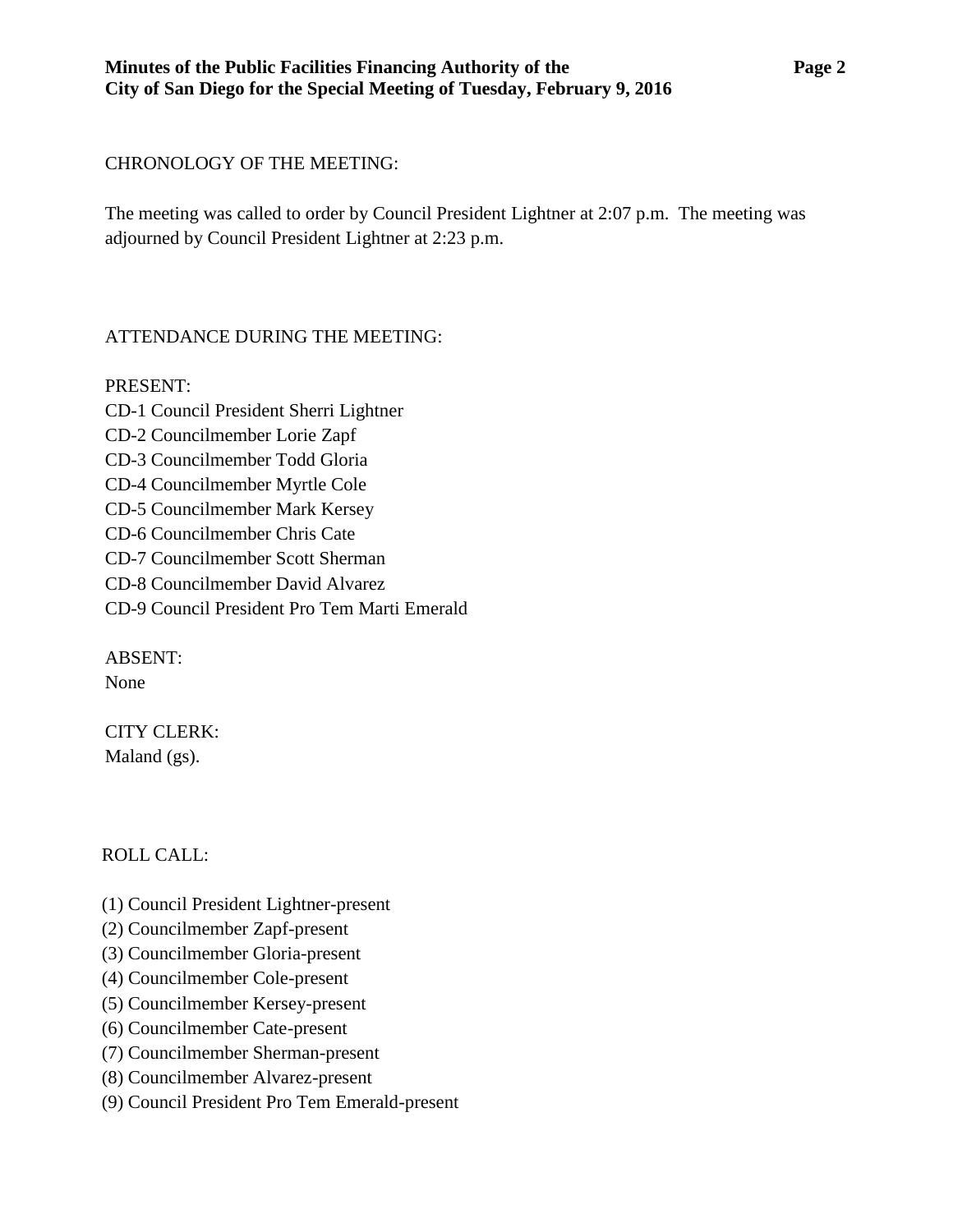## <span id="page-2-0"></span>APPROVAL OF PUBLIC FACILITIES FINANCING AUTHORITY MINUTES:

The Minutes of the following meeting were approved by Unanimous Consent:

# APPROVED

08/04/2015 - Special Meeting

COUNCIL ACTION: Start Time: 2:08 PM

<span id="page-2-1"></span>ITEM-FA-1: Authorizing the distribution of a Preliminary Official Statement for the issuance of the Public Facilities Financing Authority of the City of San Diego's Senior Sewer Revenue Refunding Bonds, Series 2016A.

## **ITEM DESCRIPTION:**

Approve the resolution approving the form and authorizing the distribution of the Preliminary Official Statement and final Official Statement for the Authority's Senior Sewer Revenue Refunding Bonds, Series 2016A.

# **CITY ATTORNEY'S RECOMMENDATION:**

Adopt the following resolution:

(FA-2016-1) ADOPTED AS RESOLUTION FA-2016-1

A Resolution of the Board of Commissioners of the Public Facilities Financing Authority of the City of San Diego approving the form and authorizing the distribution of a Preliminary Official Statement for Senior Sewer Revenue Refunding Bonds, Series 2016A; authorizing the execution, delivery and distribution of an Official Statement for Senior Sewer Revenue Refunding Bonds, Series 2016A; and approving other documents and actions in connection therewith.

### **SUPPORTING INFORMATION:**

### FISCAL CONSIDERATIONS:

Based on current market conditions approximately all of the outstanding callable 2009A&B and 2010A Bonds are expected to be refunded (\$429.3 million) with the issuance of the 2016A Bonds.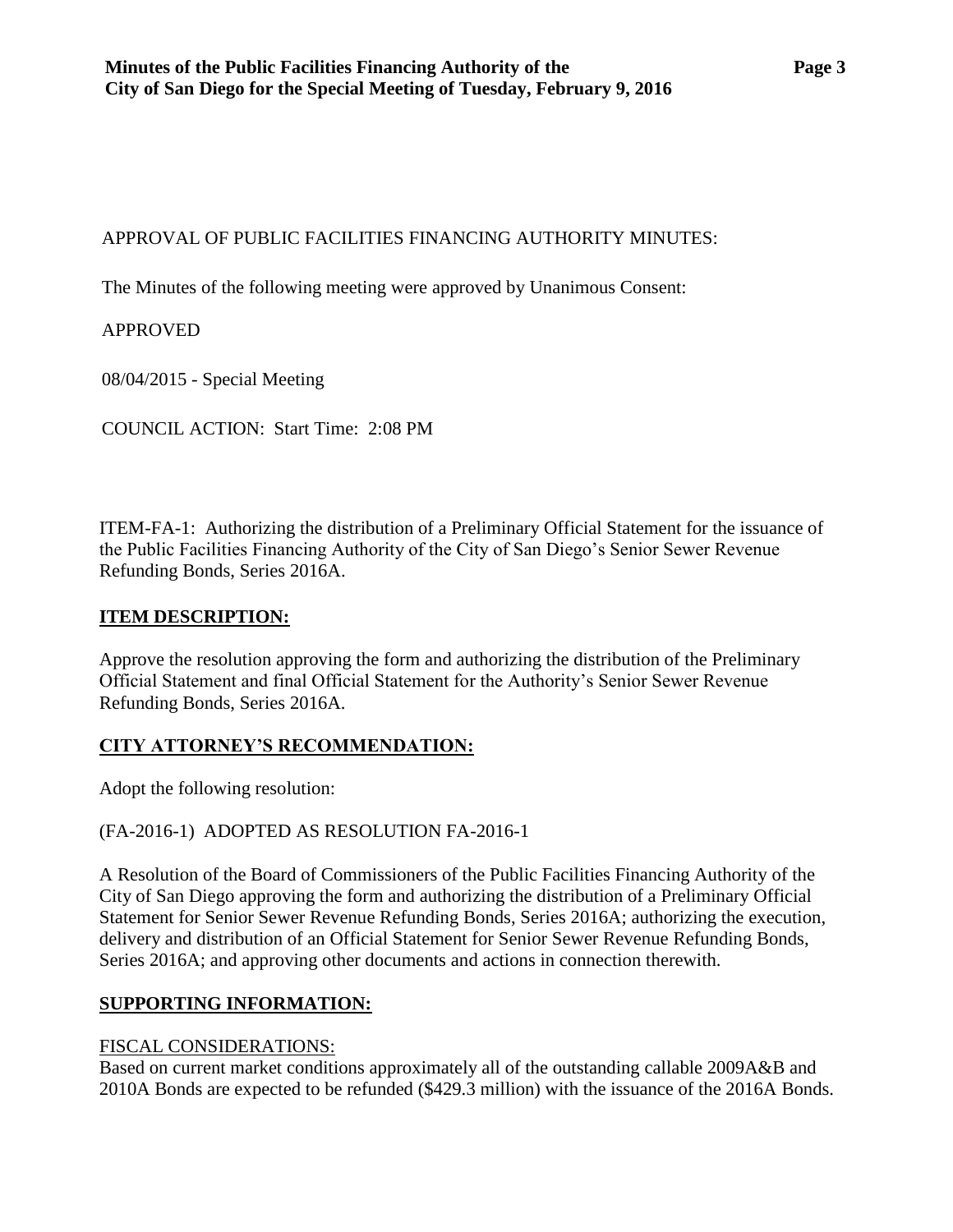This advance refunding scenario provides a cumulative cash flow savings to the Wastewater System of approximately \$74 million over the remaining years of the refunding, an average annual cash flow savings of approximately \$2.3 million in Fiscal Years 2016-2019, \$5.7 million in Fiscal Years 2020-2022, \$2.0 million in Fiscal Years 2023-2026, \$4.6 million in Fiscal Years 2027-2029 and approximately \$2.6 million in Fiscal Years 2030-2039. With the refunding, the new total debt service of the 2016 Bonds is \$654.7 million compared to \$728.8 million of the refunded bonds. The savings are a result of both lower interest rates and release and use of Debt Service Reserve Funds to fund the escrow. The net present value savings is estimated at 11.2%.

### PREVIOUS COUNCIL AND/OR COMMITTEE ACTION:

On June 16, 2015, the City Council approved Ordinance O-20506 approving the issuance of the Sewer Bonds in an amount not to exceed \$848,080,000 as well as the forms of the financing documents.

On June 16, 2015, the PFFA approved Resolution Number FA-2015-7 authorizing the issuance of up to \$848,080,000 in one or more series of revenue refunding bonds.

Nuesca

Primary Contact\City Attorney\Phone: Bret A. Bartolotta\619-533-5801, MS 59 Secondary Contact\Phone: Brant C. Will\619-533-5684

**NOTE:** See City Council Agenda of February 9, 2016, Item 333, for a companion item.

COUNCIL ACTION: Start Time: 2:23 PM

MOTION BY TODD GLORIA TO ADOPT. Second by Marti Emerald.

Passed by the following vote: Yea: Sherri Lightner, Lorie Zapf, Todd Gloria, Myrtle Cole, Mark Kersey, Chris Cate, Scott Sherman, David Alvarez, Marti Emerald; Nay: (None); Recused: (None); Not Present: (None).

<span id="page-3-0"></span>ITEM-FA-2: Authorizing the distribution of a Preliminary Official Statement final Official Statement for the Public Facilities Financing Authority's Lease Revenue Refunding Bonds, Series 2016 (Ballpark).

### **ITEM DESCRIPTION:**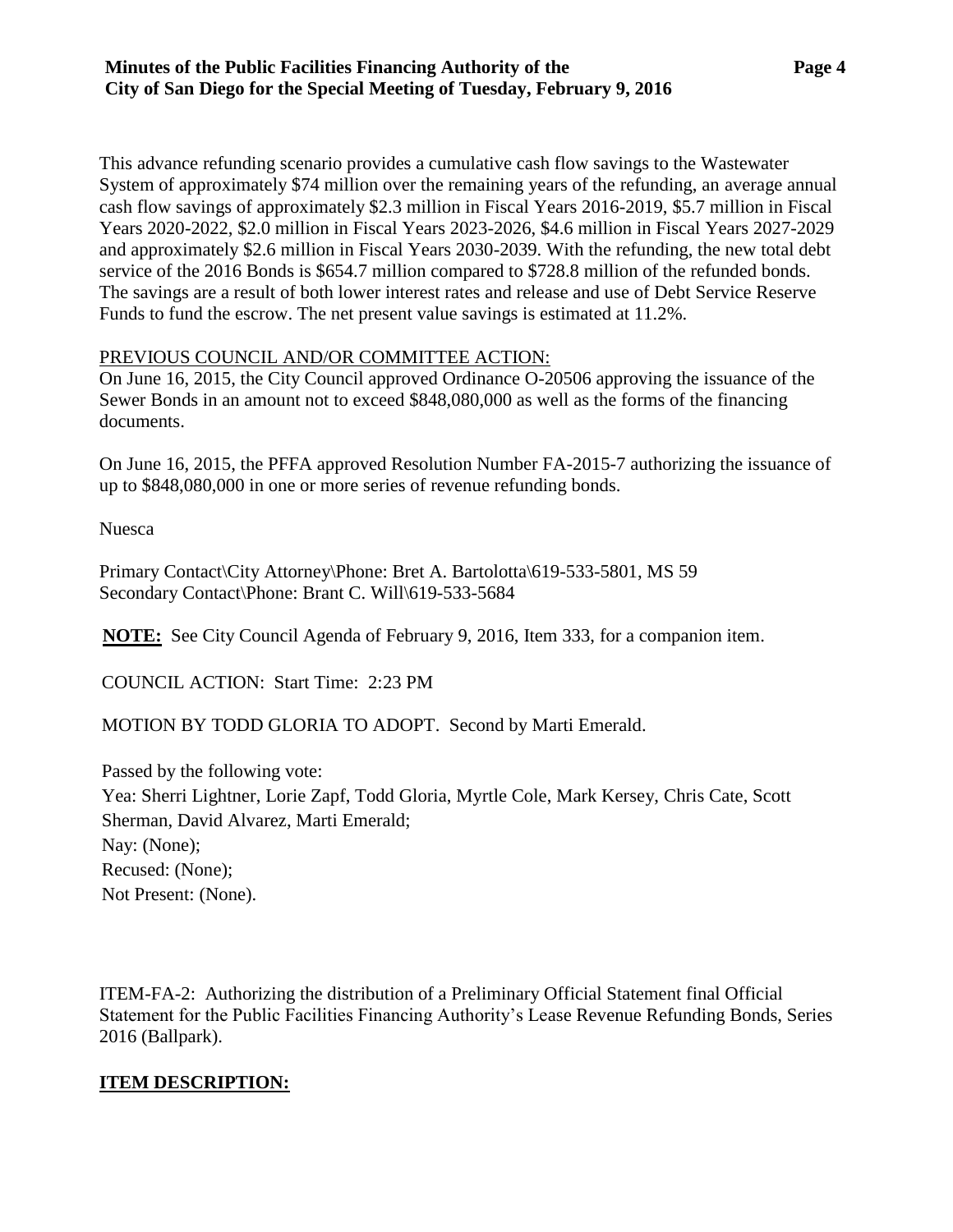Approve the resolution approving the form and authorizing the distribution of the Preliminary Official Statement and final Official Statement for the Authority's Lease Revenue Refunding Bonds, Series 2016 (Ballpark).

## **CITY ATTORNEY'S RECOMMENDATION:**

Adopt the following resolution:

(FA-2016-2) CONTINUED TO TUESDAY, MARCH 1, 2016

A Resolution of the Board of Commissioners of the Public Facilities Financing Authority of the City of San Diego approving the form and authorizing the distribution of the Preliminary Official Statement; authorizing the execution, delivery and distribution of the Official Statement in connection with the issuance and sale by the Public Facilities Financing Authority of the City of San Diego of its Lease Revenue Refunding Bonds, Series 2016 (Ballpark Refunding); and approving other documents and actions in connection therewith.

### **SUPPORTING INFORMATION:**

FISCAL CONSIDERATIONS: N/A

### PREVIOUS COUNCIL AND/OR COMMITTEE ACTION: N/A

Nuesca

Primary Contact\City Attorney\Phone: Brant Will\619-533-5684, MS 59

**NOTE:** See City Council Agenda of February 9, 2016, Item 334, for a companion item.

COUNCIL ACTION: Start Time: 2:07 PM

MOTION BY TODD GLORIA TO CONTINUE TO TUESDAY, MARCH 1, 2016, AT 2:00 P.M. FOR FURTHER REVIEW. Second by Sherri Lightner.

Passed by the following vote: Yea: Sherri Lightner, Lorie Zapf, Todd Gloria, Myrtle Cole, Mark Kersey, Chris Cate, Scott Sherman, David Alvarez, Marti Emerald; Nay: (None); Recused: (None); Not Present: (None).